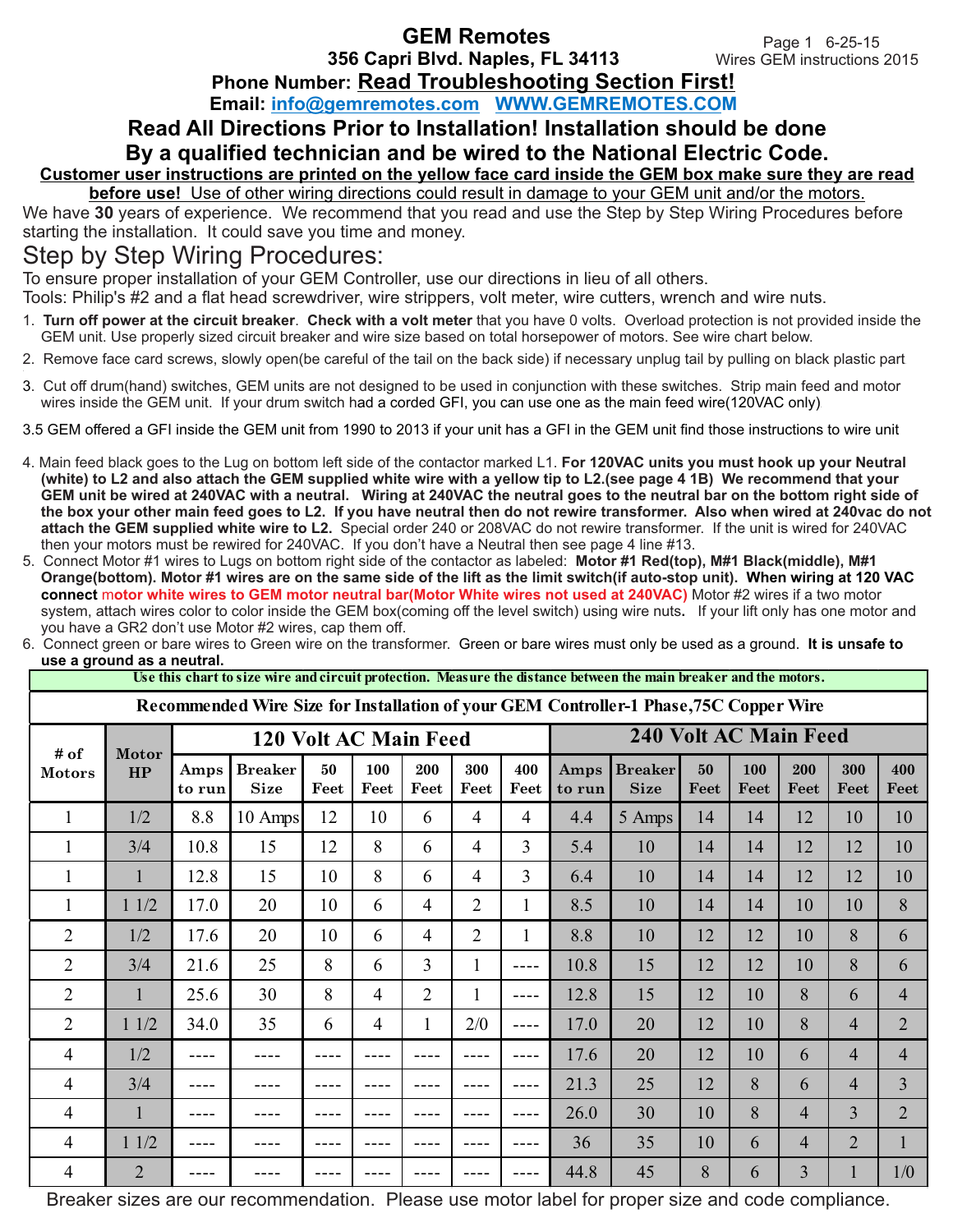## Step by Step Wiring Procedures

- 7. Open motor covers and configure motor wires as shown below. **You may have to move wires inside the motor even though the hand switches worked(Regal Beloit's AO Smith motors)!** If your motor has terminals inside, check for the motor diagram on the next page otherwise use the **Standard T Numbered Wired motor** drawing or the **Standard color motor-wired drawing**  below. **AO Smith 120/240 vac wired with terminals is below on the right, AO Smith 120 vac only motors are on the next page. Inspect wires inside each motor to ensure proper wire connections. Failure to do so could damage your motors. Not wired color to color inside the motor!** To reverse motor starting direction, swap wires **inside the motor!** Some motors have circuit protection and output wires from these might have different color wires. Also, some manufacturers pre-wire their motors with wires that don't match GEM wires. Some substitutions are blue for a green(ground), and yellow for a white wire.
- 8. If the GEM part # on the left side of the door has an "A" then your unit is an Auto-Stop. Your unit will not work without the limit switch wires hooked up. **Check that your lift stops in both the up and the down direction!** An Auto-Stop unit must have GEM limit switches installed. Failure to do so could result in damage to your lift and/or the boat and is against code and not **insured.** See the auto**-**stop LED on the top of the unit. When red**,** the unit is in the auto-run mode, if it is flashing fast the lift is at the up limit and if slow then it is at the down limit.To toggle in and out of Auto-Stop(run) mode press the auto-stop button. 9. Attach the face card electronic tail to the receiver board, pin #1 goes on the left, replace face card screws.
- 10. To level the lift, turn off the Auto-stop mode(if equipped). Hold the level switch in the off position. This will turn off power to motor #2. While holding it down raise or lower one side. **Do not let go of the level switch until the lift has stopped**.
- 11. **Turn off the unit when not in use. Make sure the owner reads operating instructions printed on the yellow face card. Test the GFI** (if equipped) once every month and/or before each use. The emergency override holes bypasses GFI protection, and if the GFI is buzzing stop or the GFI will be damaged! GEM units have a three second delay before switching directions. This ensures that the motors go in the right direction.
- 12. A replacement transmitter (#7240) or a spare can be bought online at www.gemremotes.com. Loss of range or unit hiccups check battery, 2: 3 volts (Cr2032). Old, 6230 transmitters will not work with this unit.

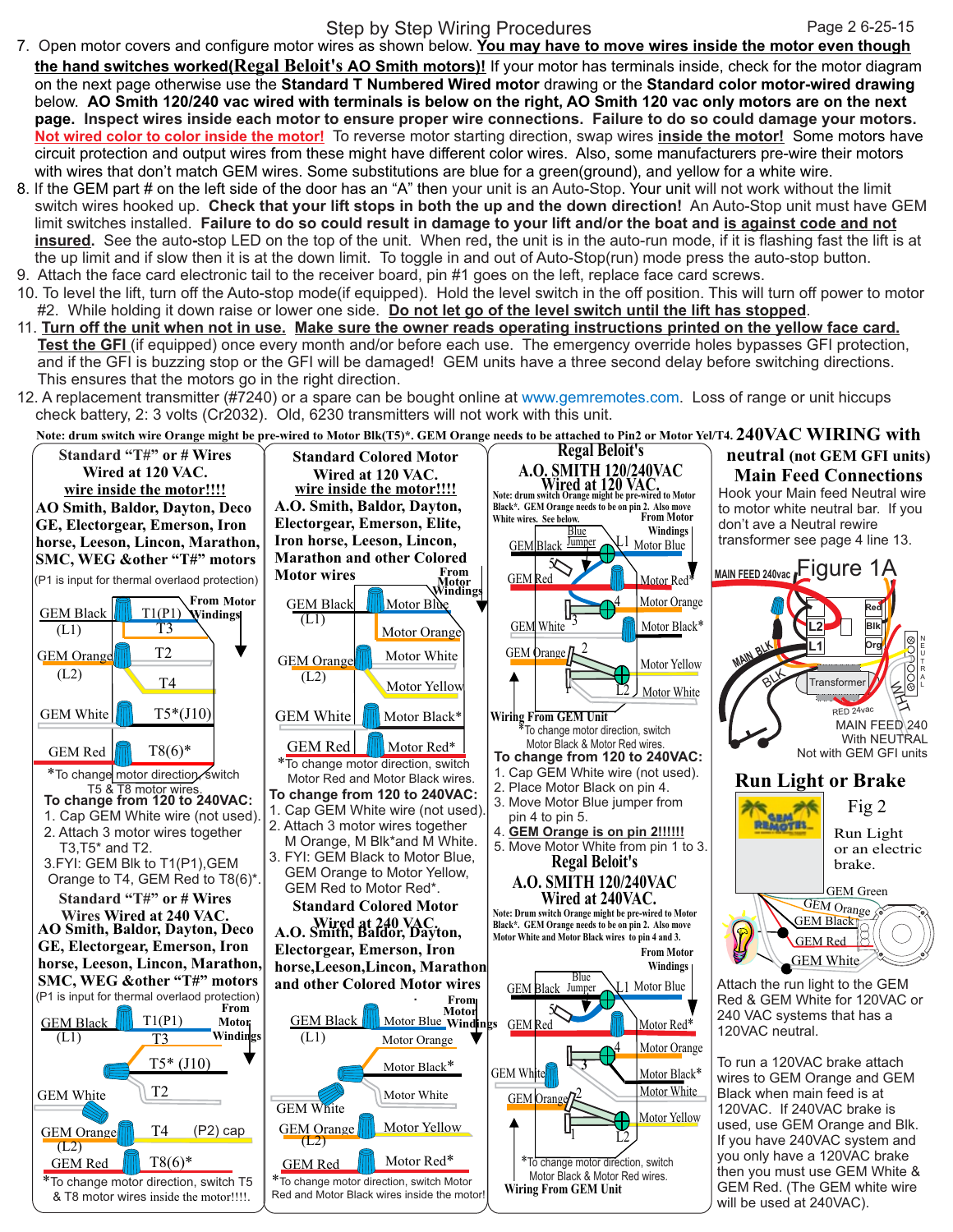